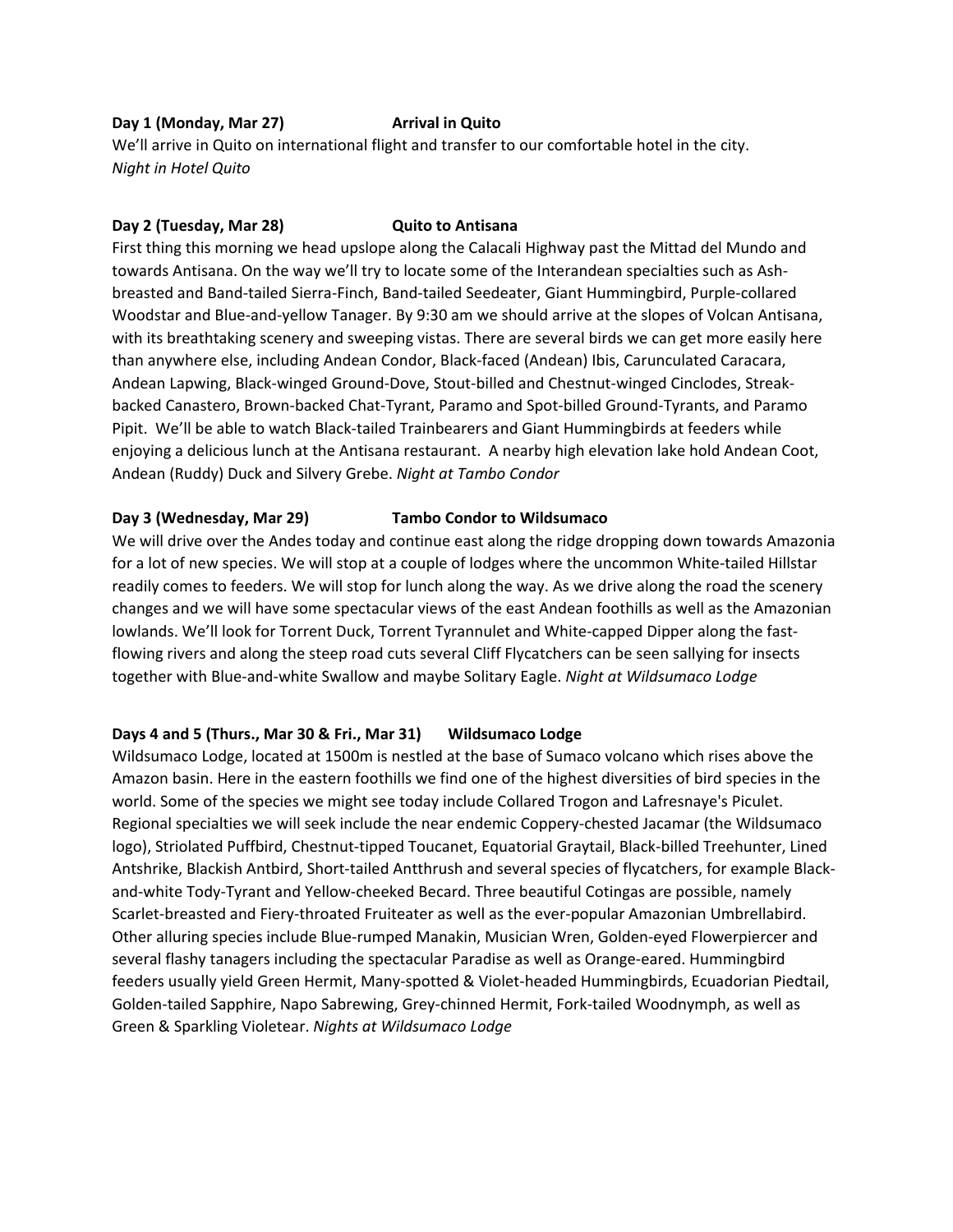#### **Day 6 (Saturday, April 1) Papallacta Pass**

It will be an early start from Wildsumaco this morning as we head towards Papallacta Pass at 4200m. We will make a stop at the very nice Guango Lodge at around 2700m which maintains a beautiful garden with many flowers and feeders for Hummingbirds. Up to 12 species can be seen in one day and this must be the best place in the world to see Sword-billed Hummingbird. Other special hummers here include the very rare Mountain Avocetbill, Tourmaline Sunangel, Glowing and Golden-breasted Puffleg. A walk along the river can produce Torrent Duck and the woodlands along the river are home to some good flocks. Larger birds can include Crimson-mantled Woodpecker, Pearled Treerunner, Hooded Mountain-Tanager and Mountain Cacique. The shy Fasciated Tiger-Heron can be found in the rocky rapids along the river. *Night at Termas de Papallacta*

#### **Day 7 (Sunday, April 2) Alambi, San Tadeo and drive to Mindo**

In the morning we will start to head east crossing Papallacta Pass. Here we will search for *Paramo* specialties such as Rufous-bellied Seedsnipe, with luck Andean Snipe, Caranculated Caracara, Andean Tit-Spinetail, White-chinned Thistletail, Tawny Antpitta, the rare Red-rumped Bush-Tyrant, and Grass Wren and with a good weather a chance for Andean Condor! As for hummingbirds we hope to locate Ecuadorian Hillstar and Blue-mantled Thornbill. Once we get to the west slope we will make stops at the Alambi lodge to look at their tanager and hummingbird feeders for woodstars, Andean Emerald, Booted Racket-tail and search along the river for Torrent Duck. The San Tadeo feeders which can be a riot of hummingbirds and tanagers. We continue down to our accommodation for the next few days, Septimo Paraiso Lodge. The lodge is set in rich forest which can be alive with birds. The hummingbird feeders are alive with Green Thorntails and other east slope hummingbirds. *Night at Septimo Paraiso*

#### **Day 8 (Monday, April 3) Paz de las Aves**

We start at one of the "hottest" new birding sites, Paz de las Aves, which has been written up in ABA's Birding, Neotropical Birding, and many other publications. Here a local farmer and entrepreneur, Angel Paz, has habituated Giant, Yellow-breasted and Moustached Antpittas, as well as Dark-backed Wood-Quails, to come to feed on chopped up earthworms. This has justifiably been the one moment enabling the vast majority of birders visiting South America to see and enjoy these very hard-to-see birds. In addition we'll visit a very active Cock-of-the-Rock lek with up to a dozen extravagant males raucously displaying. Angel Paz's family serves delicious snacks after this birding extravaganza. While eating our snacks we should get to search for Black-chinned Mountain Tanager, Toucan Barbet and Velvet-purple Coronet among a dazzling array of many other tanagers and hummingbirds that visit their feeders. In the afternoon we will plan to go to Milpe. Owned and operated by the Milpe Cloudforest Foundation, this small reserve is fairly reliable for Long-wattled Umbrellabird. Collared Aracari and Choco Toucan are easier to see and with luck and careful observation we can watch and enjoy the bizarre display of the Club-winged Manakin. The hummingbird feeders are always very active with Green-crowned Brilliant, White-necked Jacobin and Crowned Woodnymph are the most common, but many other species occur as well. *Night at Septimo Paraiso*

#### **Day 9 (Tuesday, April 4) Reserva Amagusa near Mashpi Lodge and Oilbirds**

Today we will drive the Masphi Road in search of the elusive Choco Vireo, Indigo Flowerpiercer, and Pacific Tuftedcheek; with a chance of seeing Star-chested Treerunner and Purplish-mantled Tanager. We will also spend time at the tanager and hummingbird feeders at Reserva Amagusa where we can expect